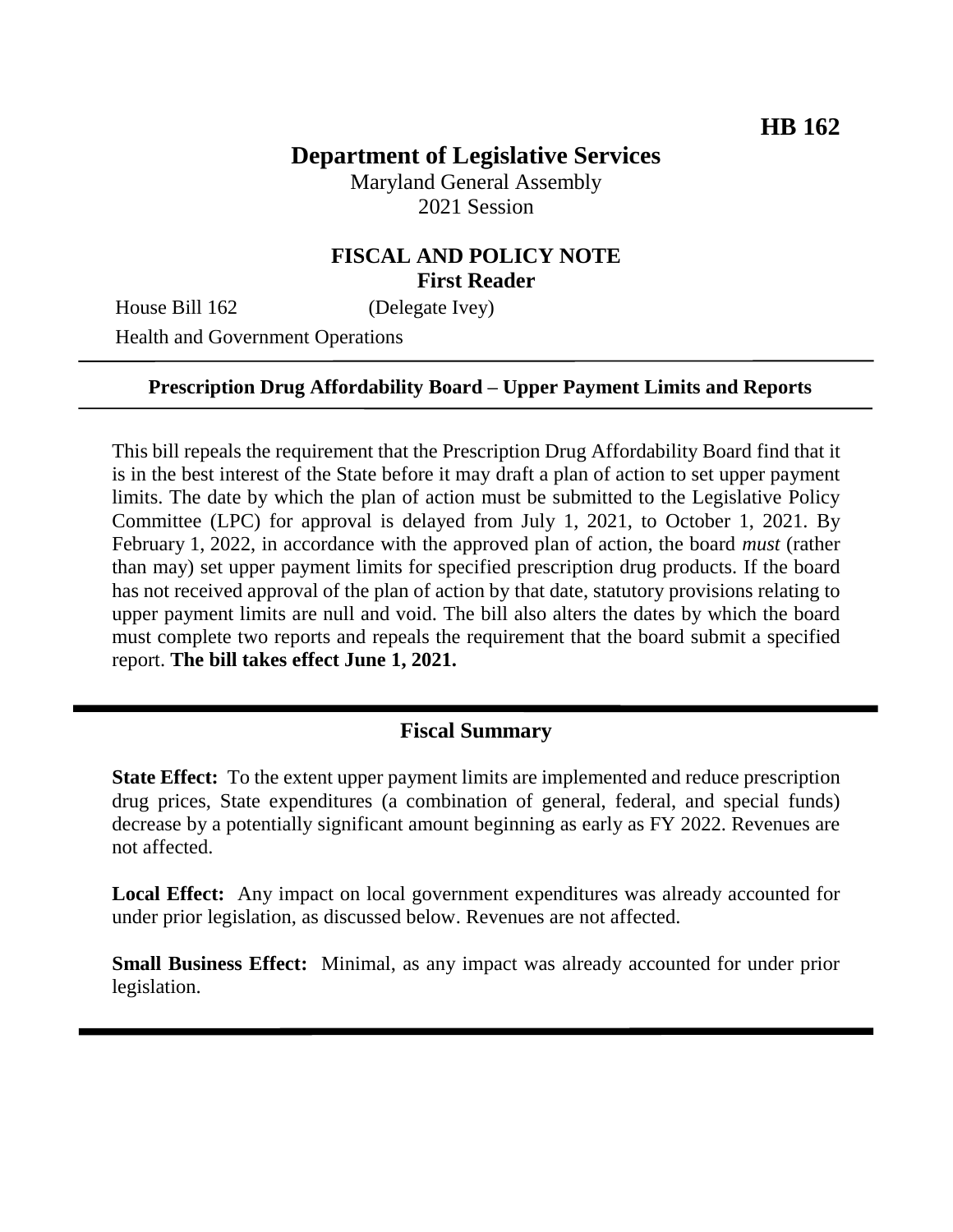# **Analysis**

**Bill Summary:** The bill accelerates, from December 31, 2021, to October 1, 2021, the date by which the board must (1) study and report on the entire pharmaceutical distribution and payment system in the State and policy options being used in other states and countries to lower the list price of pharmaceuticals and (2) collect and review publicly available information regarding prescription drug product manufacturers, health insurance carriers, health maintenance organizations, managed care organizations, wholesale distributors, and pharmacy benefits managers.

The bill repeals the requirement that the board, by December 1, 2023, report to specified committees of the General Assembly on (1) the legality, obstacles, and benefits of setting upper payment limits on all purchases and payor reimbursements of prescription drug products in the State and (2) recommendations regarding whether the General Assembly should pass legislation to expand the authority of the board to set upper payment limits to all purchases and payor reimbursements of prescription drug products in the State.

**Current Law:** Chapter 692 of 2019 established the Prescription Drug Affordability Board. The board must make specified determinations, collect data, and identify specified prescription drug products that may cause affordability issues; may conduct a cost review of each identified drug product; and, if warranted, must draft a plan of action that includes the criteria to set upper payment limits for prescription drug products. The plan of action must be approved either by LPC or by the Governor and the Attorney General. If approved, the board may set upper payment limits for specified populations beginning January 1, 2022. The Act also established a Prescription Drug Affordability Stakeholder Council.

If the board finds that it is in the best interest of the State to establish a process for setting upper payment limits for prescription drug products that it determines have led or will lead to an affordability challenge, the board, in conjunction with the stakeholder council, must draft a plan of action for implementing the process that includes the criteria the board must use to set upper payment limits. The criteria for setting upper payment limits must include consideration of (1) the cost of administering the prescription drug product; (2) the cost of delivering the prescription drug product to consumers; and (3) other relevant administrative costs related to the prescription drug product.

If a plan of action is drafted, by July 1, 2021, the board must submit the plan of action to LPC for approval. LPC must have 45 days to approve the plan of action. If LPC does not approve the plan of action, the board must submit the plan of action to the Governor and the Attorney General for approval. The Governor and the Attorney General must have 45 days to approve the plan of action. The board may not set upper payment limits unless the plan is approved by either (1) LPC or (2) the Governor and the Attorney General.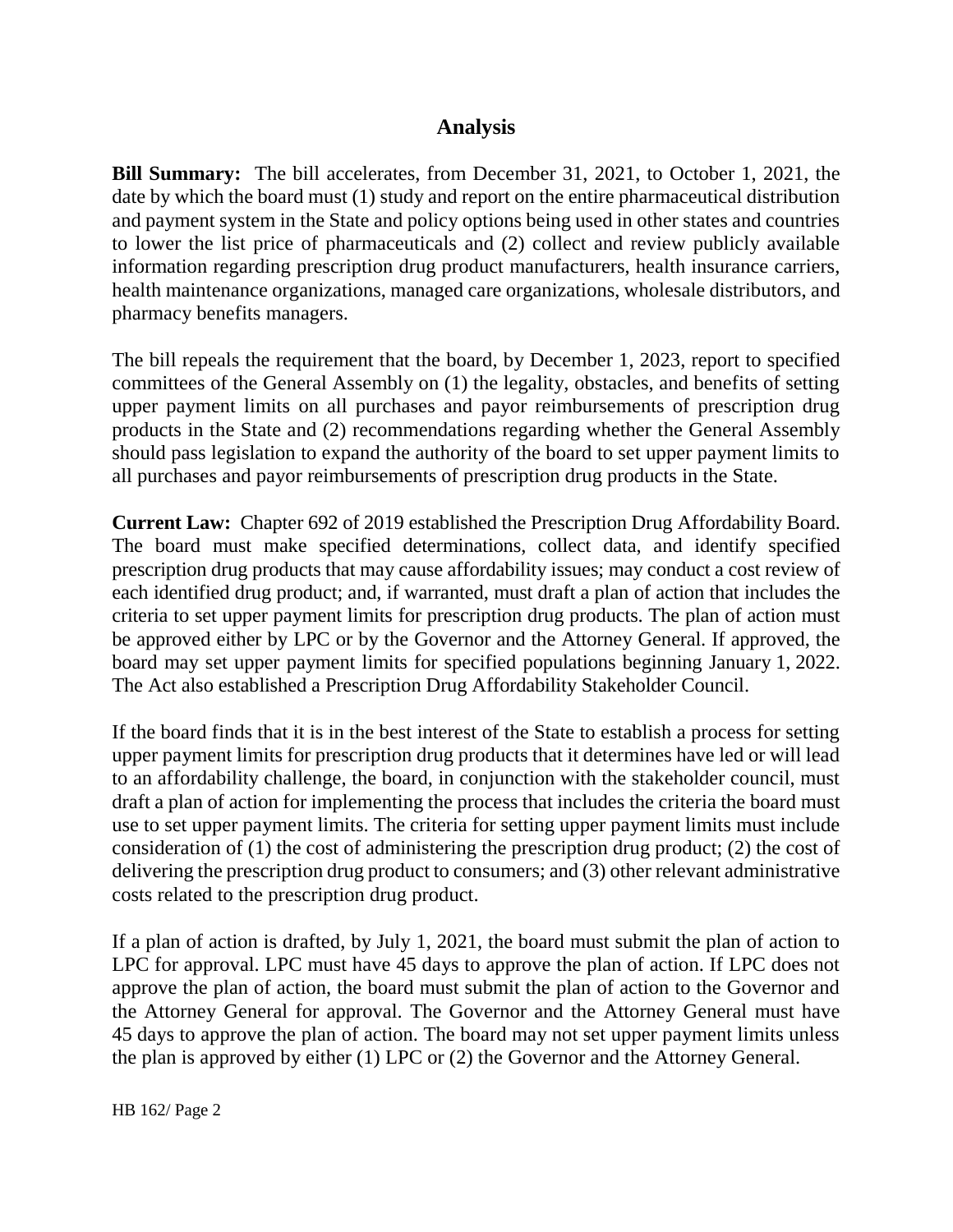If the plan of action is approved by LPC or the Governor and the Attorney General, then beginning January 1, 2022, the board may set upper payment limits for prescription drug products that are:

- purchased or paid for by a unit of State or local government or an organization on behalf of a unit of State or local government, including State or county correctional facilities, State hospitals, and health clinics at State institutions of higher education;
- paid for through a health benefit plan on behalf of a unit of State or local government, including a county, bi-county, or municipal employee health benefit plan; or
- purchased for or paid for by the Maryland Medicaid program.

The upper payment limits must be for prescription drug products that have led or will lead to an affordability challenge and be set in accordance with the criteria established in board regulations. The board must monitor the availability of any prescription drug product for which it sets an upper payment limit. If there becomes a shortage of a prescription drug product in the State, the board must reconsider whether the upper payment limit should be suspended or altered. An upper payment limit may not be applied to a prescription drug product while the prescription drug product is on the U.S. Food and Drug Administration's prescription drug shortage list.

If the board has not received approval of the plan of action by January 1, 2023, these provisions are null and void.

**State Expenditures:** Under the bill, if the board's plan of action is approved by LPC or the Governor and the Attorney General, then beginning February 1, 2022, the board *must* set upper payment limits for specified prescription drugs. Conversely, under current law, the board *may* set upper payment limits beginning January 1, 2022.

The fiscal and policy note for House Bill 768 of 2019 (Chapter 692), which established the board) stated that, to the extent the board reduces the cost of prescription drugs in the State, State expenditures (a combination of general, special, and federal funds for Medicaid, the State Employee and Retiree Health and Welfare Benefits Program, and other State health care programs) decline by a potentially significant amount. However, the amount and timing of any such savings were not reflected in the analysis.

With respect to this bill, assuming approval of the board's plan of action, to the extent upper payment limits are implemented and reduce the cost of prescription drugs in the State, State expenditures (a combination of general, special, and federal funds for Medicaid, the State Employee and Retiree Health and Welfare Benefits Program, and other State health care programs) decline by a potentially significant but still indeterminate amount beginning as early as fiscal 2022.